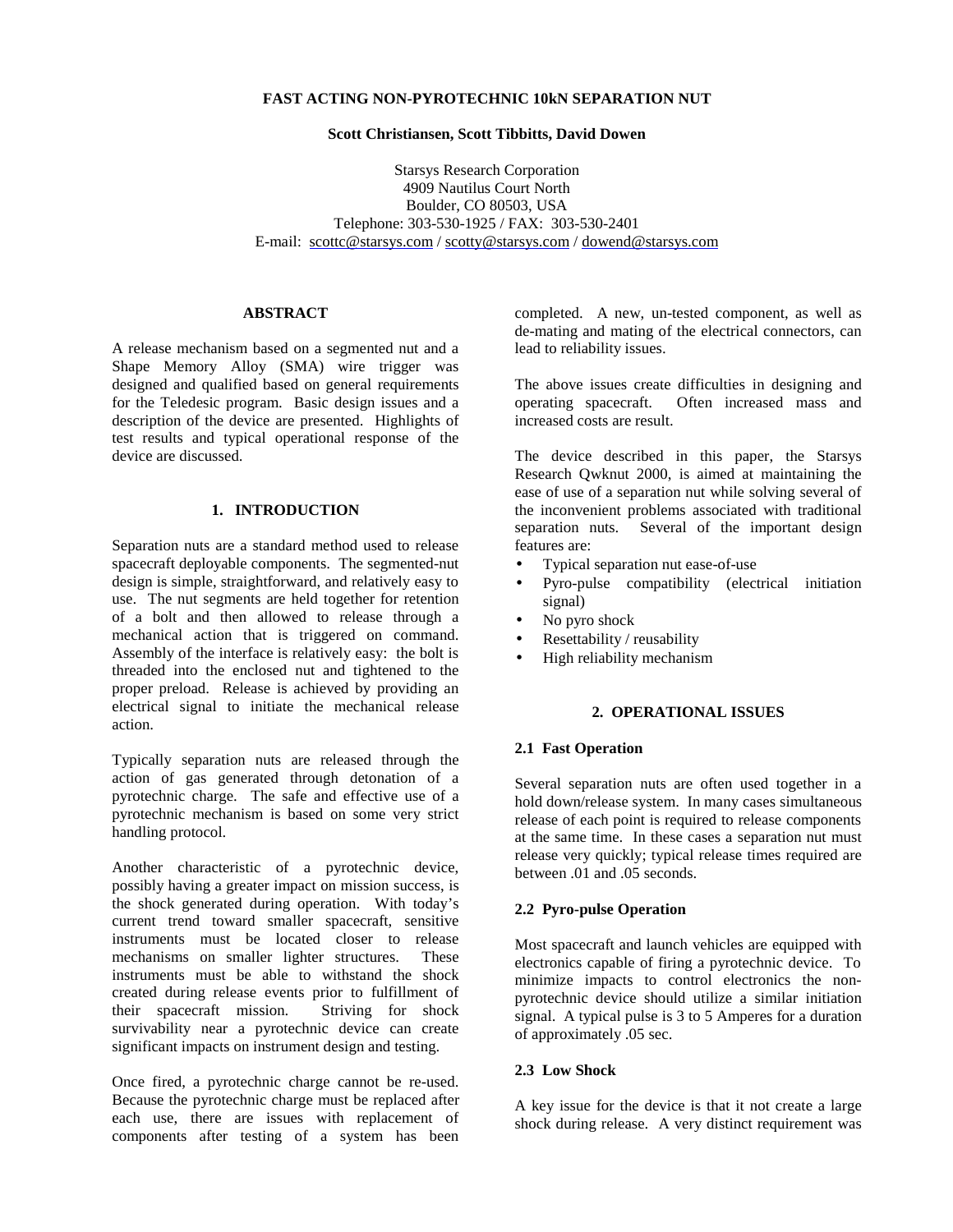that the device must not be based on a pyrotechnic charge for release.

## **2.4 Re-useability**

To maximize the effectiveness, simplicity, and reliability of the device, resettability or re-useability are important. In-situ reset means that no components are replaced and no electrical connections are broken. Both of these improvements allow for repeated testing of flight components and eliminate the risks associated with assembly and disassembly of flight hardware.

## **2.5 Safety**

The device must be safe for operation. Operators and hardware should not be at risk during handling, storage, or operation of the device. The device should not be susceptible to random operation based on stray electrical signals such as electro-static discharge (ESD) or electromagnetic interference (EMI). If the device is not based on an explosive charge, the safety and handling of explosives is not required.

## **3. DESIGN ISSUES**

The basic design problem was to create a device that could utilize a very low energy signal to release a relatively large load of 10kN while addressing the above issues. The overall device comprised several basic components:

- The "prime mover" which converts electrical energy to mechanical
- The mechanical components that provide the force reduction from the 10kN load down to the lowenergy/low-force release trigger.
- The release elements consisting of nut segments and bolt.
- The latching elements

# **3.1 Prime Mover**

Several fast acting, re-useable components can be (and have been) used to convert electrical energy to mechanical work. Among these are piezo-electric components, motors, solenoids, and shape memory alloy (SMA) components. Of these components SMA in the form of wire has the best combination of features for this type of device. For this design a wire .2 mm in diameter and 50 mm long was chosen. This yielded a force of 7.3 Newtons over a distance of 1.5 mm.

# **3.2 Force Reduction / Release Elements.**

This device utilizes a roller-bearing type geometry to achieve force reduction and to maximize mechanical efficiency. When the tensile preload is applied to the bolt, the threads react against the nut segments in the release device. The contact angle of the threads creates both radial and axial loads against the segments. The axial loads are reacted into the base plate of the mechanism and into the spacecraft structure. In the latched position the redial loads are reacted into the rollers and into the notched outer race. In this position, all loads are carried through the structure and do not act through the SMA wire. Rotation of the race allows the rollers to drop into the notches. The radial load path is no longer intact and the nut segments are free to move outward. Figure 1 shows the basic configuration of the segments, the rollers, and the outer race. A roller retainer (not shown) maintains the roller spacing

In addition to providing the low friction of rollers, another advantage of the roller geometry is the effective "force reduction" that it creates. The force reduction is achieved through the effective coefficient of friction in the roller bearing. For a preload of 10,000 Newtons, the net radial load is 722 N per roller. With an effective coefficient of friction of .016, the net force to move each roller is 11.5 N. At a race radius of 12.5 mm (.0125 m) the total torque to rotate the race is 1.2 N-m. Actual measurements of this resisting torque show that approximately 0.6 N-m are required to rotate the outer race with a 10,000 N preload.

## **3.3 Latch Elements**

While the torque to release the mechanism has been reduced to a relatively low level, it still is not low enough to rotate directly using the SMA wire. Rather than attempt to drive the release directly with the SMA wire, the approach of using the SMA to trigger a selfdriving release latch is used.

The outer race is biased toward the open position using springs, and a latch is incorporated to retain the outer race in the closed position until the SMA is triggered. The latch consists primarily of two toggles, a latch arm, and two notches in the flywheel. The toggles are mounted in two pockets on opposite sides of the mechanism housing that allow the toggles to rotate. When in the latched position, the notches in the flywheel align with the toggles. The latch arm is aligned to capture and hold the toggles inward to engage with the notches. In this position the rotational load from the springs is converted to a radial load through the toggles and a tangential load into the mechanism housing. The load reduction in this stage occurs through the reaction angles of the toggles and the effective coefficient of friction between the toggles and the latch arm. Friction at this interface is controlled through a hard coating with an impregnated, dry-film lubricant. A spring retains the latch arm in the latched position prior to triggering. The total torque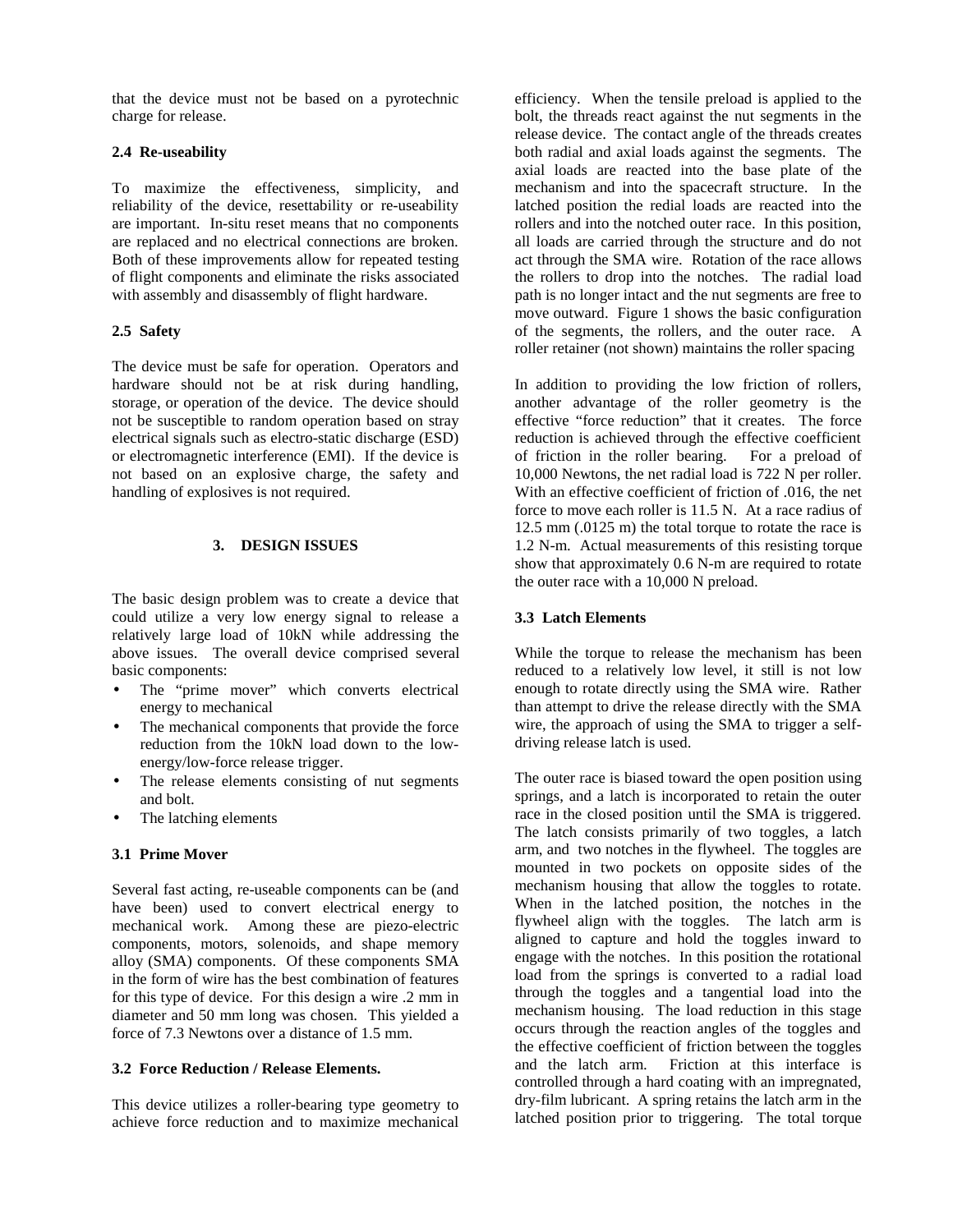required to rotate the latch arm and initiate release is approx. 0.1 N-m.

Release of the mechanism consists of rotating the latch arm with the SMA trigger wires until the toggles are no longer constrained radially. Once the latch arm has rotated clear, the toggles move outward and the outer race rotates toward the released position as described above. Figure 2 shows a cross section showing the basic latch components.

## **4. OVERALL DESIGN FEATURES**

Figure 3 is a photograph of the Qwknut and the bolt retractor/catcher in the configuration that has been qualified.

The mechanism release side consists of:

- $SMA$  wire triggers the mechanism is triggered by redundant SMA wires as described above
- Rotary release latch The triggers rotate the latch arm to initiate outer race rotation
- The outer race/segmented nut assembly described above
- Automatic shutoff ground test switches automatically shut off current to the SMA wires upon release
- Reset features  $-$  all latch components are reset by manually rotating the outer race back to its latched position

The bolt retractor/catcher consists of:

- Housing  $-$  the housing retains the bolt once released
- Load cell a load cell is included in the retractor side to accurately set the preload
- Retractor spring a spring assures the bolt is retracted clear of the release mechanism housing

## **5. TEST RESULT SUMMARY**

During the development and qualification of the release mechanism, a large number of functional and environmental tests were performed. A qualification test series was performed consisting of typical spacecraft environmental tests and interspersed functional tests to monitor performance. During development testing similar environmental tests were performed along with a number of tests to assess mechanism performance and verify forces and margins within the mechanism. While presentation and discussion of all of the development and qualification test results are beyond the scope of this paper, significant results that relate to the basic operational capabilities follow.

### **5.1 Typical Operational Response**

Figure 4 is an example of data from a typical room temperature operation. The two data traces represent the axial preload (measured by a load cell) and the current applied to the SMA wire. Nominal preload during qualification tests was 13,350 N. The tests were performed at constant voltage with the initial current set at 3.5 Amps.

Several distinct features characterize the current trace. It starts out at a value dictated by the wire resistance and applied voltage (3.5 Amps, nominal). As the wire heats the resistance increases, causing the current to drop. The wire begins to transform to its high temperature phase, the resistance drops (the higher temperature phase has lower resistivity) and the current can be seen to rise. When the outer race has rotated far enough for release, two in-line switches cut power to the wire. Full rotation corresponds to the point at which the load in the bolt and the current both drop to zero, as seen in both traces.

### **5.2 Temperature Effects**

The phase change in the SMA wire is a thermal process. The time to function is, therefore, dependent on the environmental start temperature and the power input to the wire. Figure 5 shows a family of typical response time curves developed from thermal test results. Because the speed of the heating is so high and losses low (through the ends of the wire), there is little difference between vacuum test results and air test results. The shape and spacing of the curves emphasize the relationship between power, environmental temperature, and release time.

The temperature range represented in this figure represents the currently qualified temperatures. The temperatures chosen for this series of tests were based on general requirements and are relatively conservative. The current range does not represent the full capability of the design, and minor design revisions could allow for a greater operational temperature range of  $-65^{\circ}$ C to  $+90^{\circ}$ .

## **5.3 Shock**

The device is not based on an explosive charge, so the shock associated with detonation is not present. As with any high force release device, the release of the strain energy from the preload must be considered. In several tests instrumented with accelerometers, the maximum shock measured in an aluminum fixture near the device was 60 g.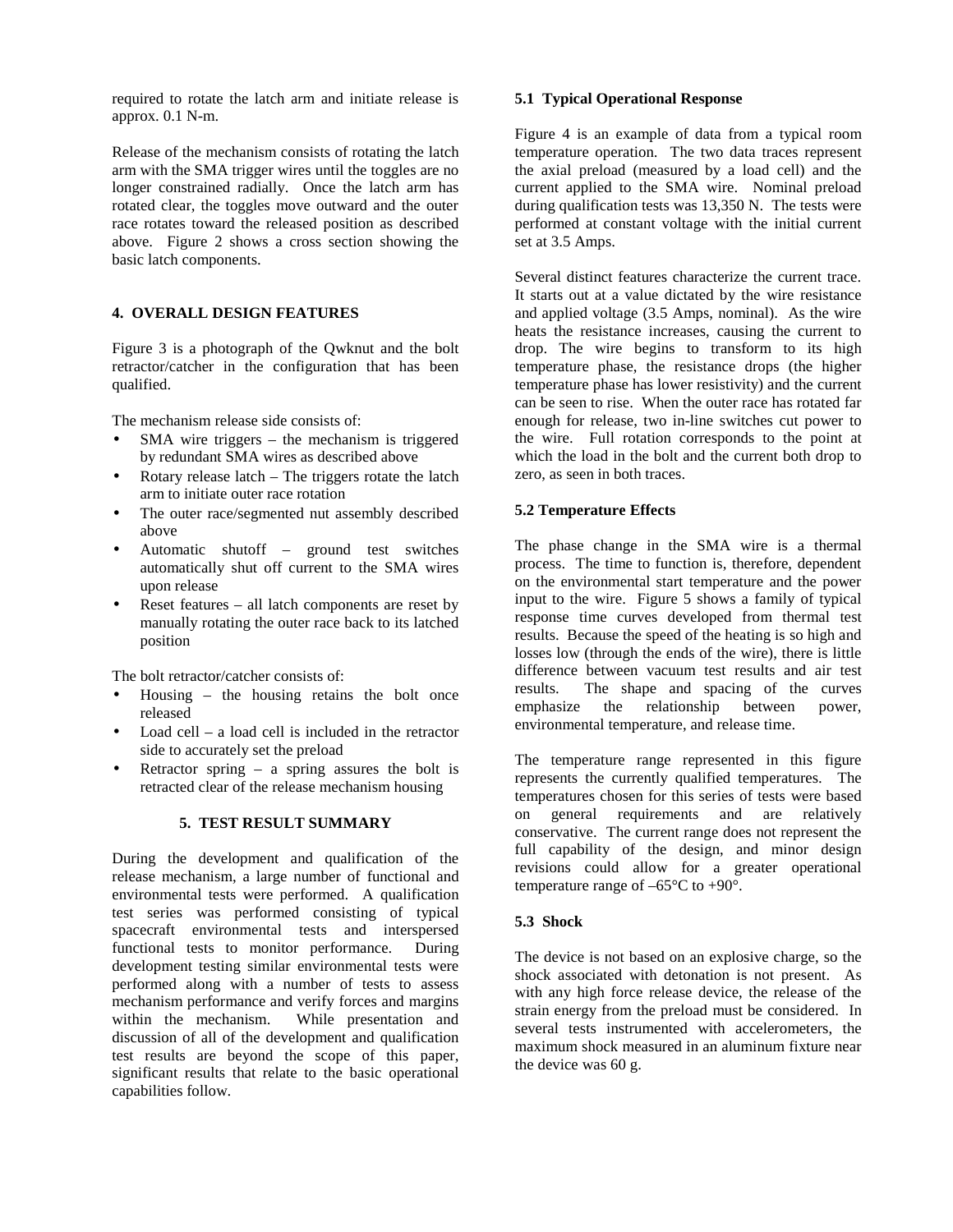#### **6. CONCLUSIONS**

The Qwknut reliably achieves the desired operational goals:

- Separation nut ease-of-use
- Non-pyrotechnic operation
- Pyro-pulse compatible
- High-speed release
- **Resettable**

Safe handling and operation

### **7. FLIGHT HISTORY**

The Qwknut is scheduled to fly as the primary release device for a small spacecraft, Falconsat, in September, 1999.



Figure 1. Flywheel, roller, and segmented nut operation.